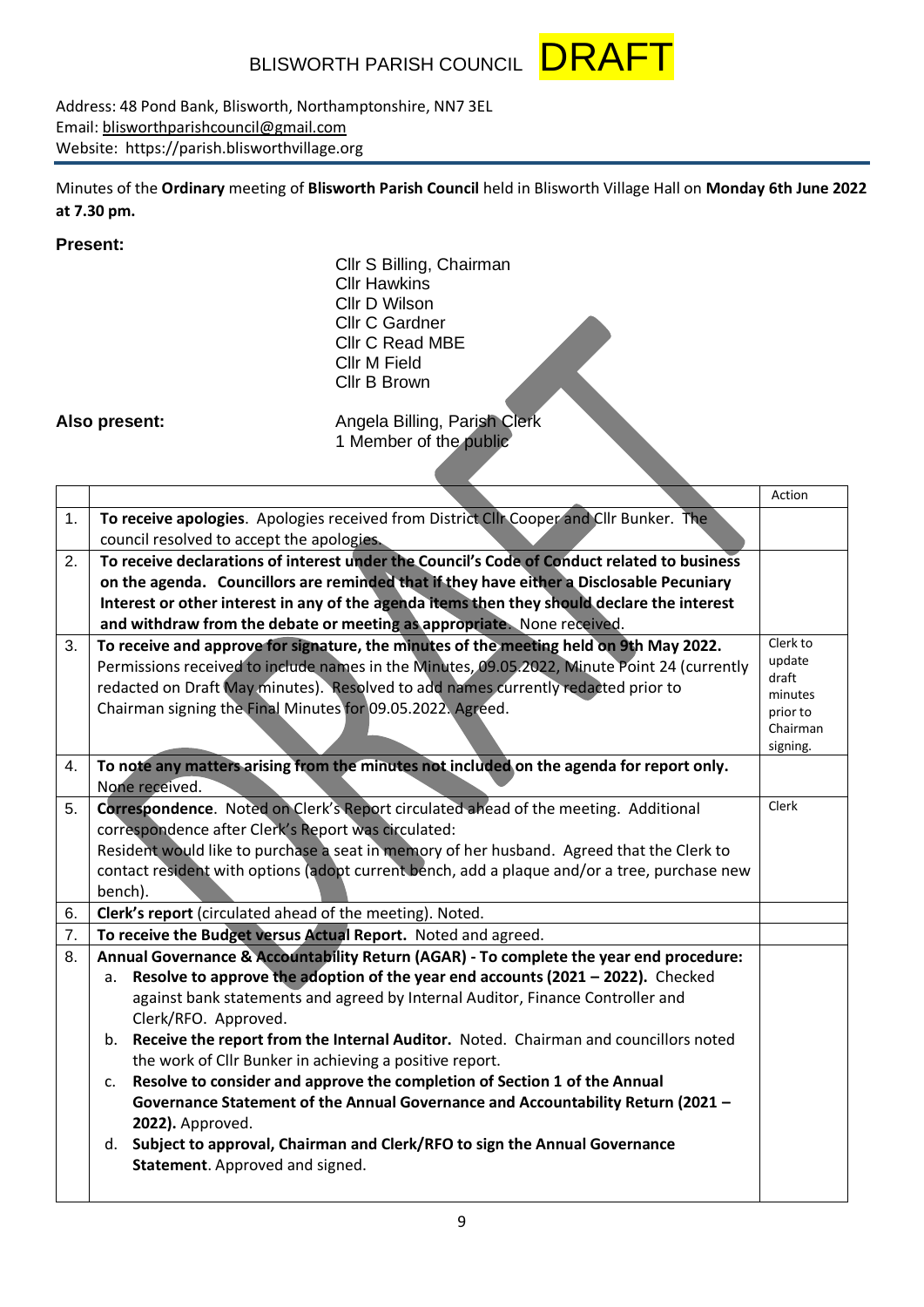

|     | e. | Resolution to approve the completed Section 2 - The Accounting Statements of the<br>Annual Governance and Accountability Return (2021 - 2022) already signed by the              |       |
|-----|----|----------------------------------------------------------------------------------------------------------------------------------------------------------------------------------|-------|
|     |    | Clerk/RFO. Approved.                                                                                                                                                             |       |
|     | f. | Subject to approval, Chairman signs Section 2 - The Accounting Statements. Approved<br>and signed.                                                                               |       |
|     | g. | To note the commencement date for the Period of the Exercise of Public Rights as:                                                                                                |       |
|     |    | 13th June 2022 to 22 July 2022 inclusive. Noted.                                                                                                                                 |       |
|     | h. | To note documents to be published on the website: Noted.                                                                                                                         |       |
|     |    | The Annual Internal Audit Report                                                                                                                                                 |       |
|     |    | The Annual Governance Statement                                                                                                                                                  | Clerk |
|     |    | The Accounting Statements                                                                                                                                                        |       |
|     |    | Declaration that the accounts are as yet unaudited                                                                                                                               |       |
|     |    | Details of the arrangements for the exercise of public rights                                                                                                                    |       |
|     |    | The name and address of the External Auditor                                                                                                                                     |       |
|     |    | Guidance for electors: 'Council Accounts - A guide to your rights'                                                                                                               |       |
|     |    |                                                                                                                                                                                  |       |
| 9.  |    | Queen's Jubilee Update:                                                                                                                                                          |       |
|     |    | a. Proposal for commemorative tree, plaque and a guard. Update from Clerk. Clerk                                                                                                 |       |
|     |    | will not be able to order the tree until at least September for November delivery.                                                                                               |       |
|     |    | Clerk to contact company nearer the time. Clerk to order free Queen's Canopy plaque                                                                                              | Clerk |
|     |    | from WNC.                                                                                                                                                                        |       |
|     |    | b. Events Working Group Update. Total payments actioned to date: £271.35 (with                                                                                                   |       |
|     |    | invoices pending). Many volunteers and residents of Blisworth gave their time,                                                                                                   |       |
|     |    | expertise and donated goods, including providing valuable event management hands-                                                                                                |       |
|     |    | on expertise and advice. There were Health and Safety concerns regarding the                                                                                                     |       |
|     |    | parade. The working group, with Cllr Gardner, took up an offer of using 3 patrol cars                                                                                            |       |
|     |    | with flashing lights (to patrol the roads of the route, and lead and end the parade to<br>ensure participants' safety). Clerk to collate outstanding invoices and submit at July | Clerk |
|     |    | meeting.                                                                                                                                                                         |       |
|     |    |                                                                                                                                                                                  |       |
|     |    | The Chairman thanked all the volunteers in the working group, councillors and clerk                                                                                              |       |
|     |    | for all their hard work. All the commercial attendees were very happy with the                                                                                                   |       |
|     |    | organisation and turnout. He noted a special thanks also to the Football Club and the                                                                                            |       |
|     |    | clubs and societies, 1st Blisworth Scouts, dog show organisers, school children, and all                                                                                         |       |
|     |    | the villagers that contributed their time, expertise and donations to make a great                                                                                               |       |
|     |    | community event which the weather did not spoil.                                                                                                                                 |       |
|     |    |                                                                                                                                                                                  |       |
| 10. |    | Correspondence from social media: Update from Cllr Read.                                                                                                                         |       |
|     |    | This month we have had no contacts through social media for noting.                                                                                                              |       |
|     |    | Public liability certificates - advised the residents to email the Clerk.                                                                                                        |       |
|     |    | Enquiry around the use of the church for a wedding - advised the resident to contact the                                                                                         |       |
|     |    | church and provided details.                                                                                                                                                     |       |
|     |    | Offer of ice cream cart for Jubilee Events - advised the resident to contact the Clerk.                                                                                          |       |
|     |    | The most significant post has been the message on 25 May on the Stoke Road Closure which                                                                                         |       |
|     |    | has had a post reach of 1011 people and 78 engagements. Generally the posts around                                                                                               |       |
|     |    | highways issues are popular. The post of 10 May regarding the Gigaclear works had a reach of                                                                                     |       |
|     |    | 1193 people and engagement of 228 people. We have 183 residents following the page (4                                                                                            |       |
|     |    | new in the last 28 days) and have had 832 engagements between 8 May and 4 June 2022.                                                                                             |       |
|     |    | Cllr Read reported that there is good engagement via the Blisworth Facebook page.                                                                                                |       |
|     |    |                                                                                                                                                                                  |       |
| 11. |    | Report on data from SID devices (Towcester and Stoke Road): Update from Cllr Read.                                                                                               |       |
|     |    | The data from the Stoke Road Camera from 8 may to 5 June:                                                                                                                        |       |
|     |    | Total No of Vehicles - 75,967                                                                                                                                                    |       |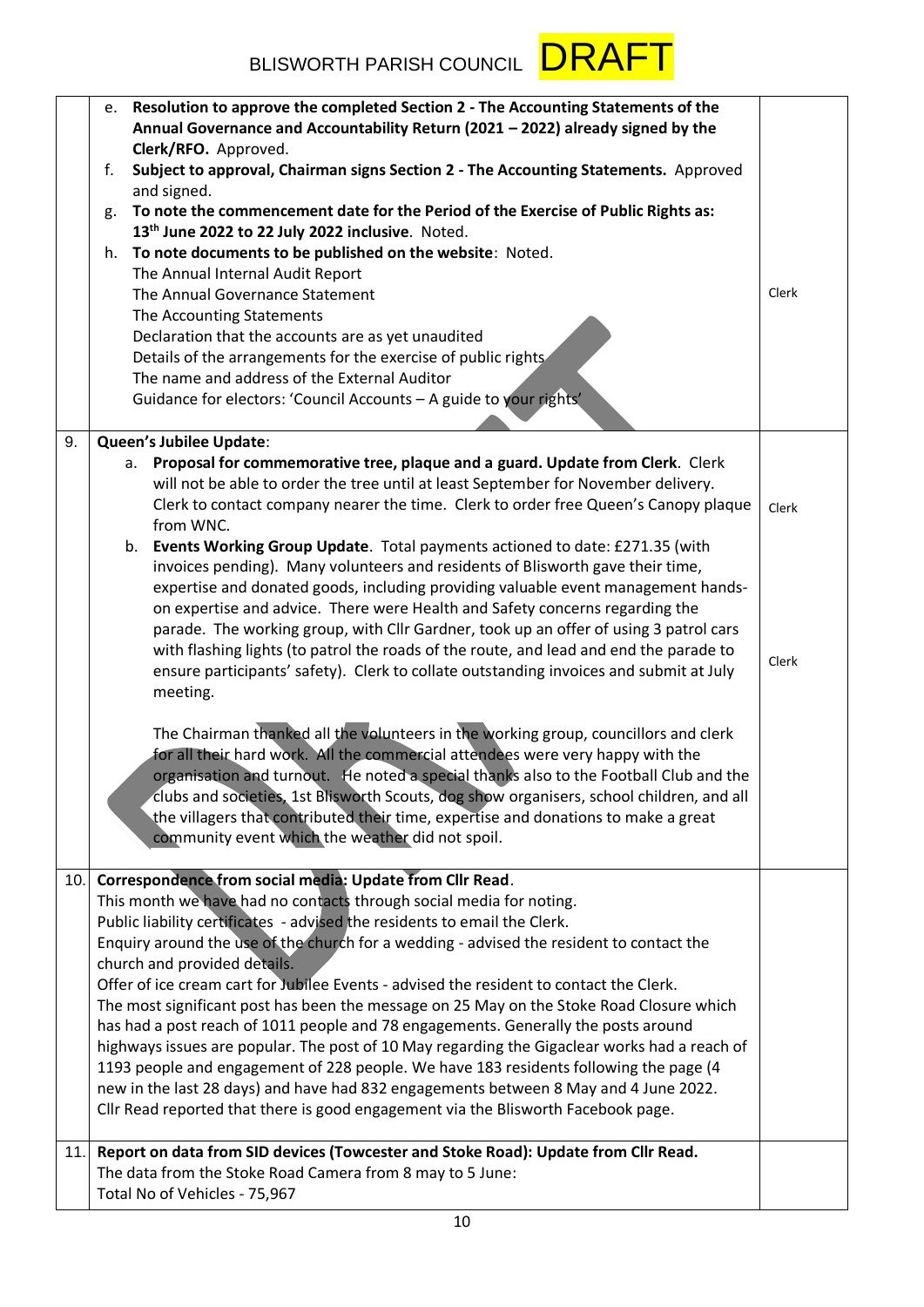

|     | Top Speed Recorded - 63mph                                                                         |           |
|-----|----------------------------------------------------------------------------------------------------|-----------|
|     | Average Speed 31.1mph                                                                              |           |
|     | 85% of vehicles travelling slower or up to 36mph                                                   |           |
|     | Cllr Read reported that the position of the Stoke Road camera may not be as effective since it     |           |
|     | is on a sharp corner which requires vehicles to slow down. He recommended that the Stoke           |           |
|     | Road unit should be relocated to High Street. Cllr Wilson had supplied Cllr read with the          |           |
|     | details of the permit details.                                                                     |           |
|     | Cllr Brown asked what happens to the data that is collected. Cllr Read explained that the          |           |
|     | data is sent to the Police for monitoring. The cameras monitor speed and volume of traffic.        |           |
|     | The Police are interested in issues regarding speed and Highways are interested in (public         |           |
|     | danger, again related to speed). The data collected supports the Council's pressure on             |           |
|     | Highways (who state they have no money) and on the Police to make the traffic situation in         |           |
|     | Blisworth a priority. Cllr Wilson noted that data collected at Stoke Road would not be a true      |           |
|     | indication of the traffic due to the current on-going works and road closures on the Stoke         |           |
|     | Road. It was agreed to move the unit from Stoke Road to High Street and then back to Stoke         |           |
|     | Road to build a clear picture of the traffic situation on Blisworth's roads. Councillors           | Cllr Read |
|     | discussed the option of setting the traffic monitoring devices so that they continued to record    |           |
|     | the data but the display did not flash to see if this had any impact on the speeds. Cllr Read      |           |
|     | stated that this would be just a short-term approach, as the main purpose of the devises, in       |           |
|     | addition to collecting data, was to slow the traffic down.                                         |           |
| 12. | Police & Neighbourhood Watch Scheme: Update from Clir Read.                                        |           |
|     | 6 crimes were reported in the Blisworth Parish                                                     |           |
|     | Antisocial Behaviour - 1                                                                           |           |
|     | Violence and Sexual Offences - 1                                                                   |           |
|     | Public Order - 1                                                                                   |           |
|     | Vehicle Crime - 1                                                                                  |           |
|     | Other Theft - 2                                                                                    |           |
|     | 62 residents logged on with the Neighboroughood Watch Alerts system. Relevant alerts are           |           |
|     | shared with the village community via the Parish Council Facebook page. There was one alert        |           |
|     | for the village relating to an incident in Home Close, Blisworth. Between 06/05/2022 00:00         |           |
|     | and 09/05/2022 12:30, unknown person(s) with unknown means have smashed the                        |           |
|     | windscreen of vehicle and left in unknown direction. Any residents with information should         |           |
|     | contact the Police on 101 quoting incident number: 22000267357.                                    |           |
|     | The Council have been in contact with the Police regarding oversized vehicles using the            |           |
|     | Candle Bridge. The Police advised that there may be reasons why an oversized vehicle would         |           |
|     | be permitted to use the bridge such as delivering animal feed etc to local farms. There could      |           |
|     | be a genuine reason for access, which is a permitted exemption. It was agreed that the Clerk       |           |
|     | should contact the company with times and photos and ask why they are using Candle Bridge          | Clerk     |
|     | particularly as there are other available routes. PSCO Jen Harrison will be attending our July     |           |
|     | Councillor Surgery session at Blisworth Baptist Church.                                            |           |
| 13. | Gateway Update. Update by Cllr Wilson. Cllr Wilson and Cllr Gardner attended the informal          |           |
|     | meetings in May to determine SEGRO's plans. There will be a consultation process but we            |           |
|     | have not been informed when it will be or what form the consultation will take. Cllr Wilson        |           |
|     | discussed the proposed arrangements to physically separate the A508 carriageway to stop            |           |
|     | vehicles turning right into Courteenhall Road from A508, heading south from Junction 15, and       |           |
|     | to stop vehicles turning right out of Courteenhall Road towards Roade. There are also              |           |
|     | discussions to extend the central reservation to the entrance of the Courteenhall Estate so        |           |
|     | that traffic will not be able to do a U-turn but there will be a small roundabout at the entrance  |           |
|     | of Roade. There are also discussions to include a roundabout at the entrance of the                |           |
|     | warehousing before Junction 15. Cllr Brown asked if this was their belief that this central        |           |
|     | reservation will prevent HGVs coming through the village. Cllr Wilson responded that the           |           |
|     | main reason is to maintain the flow of traffic as it will stop cars having to wait for vehicles to |           |
|     | turn left or right and blocking the flow of traffic. Cllr Read noted that when there are traffic   |           |
|     |                                                                                                    |           |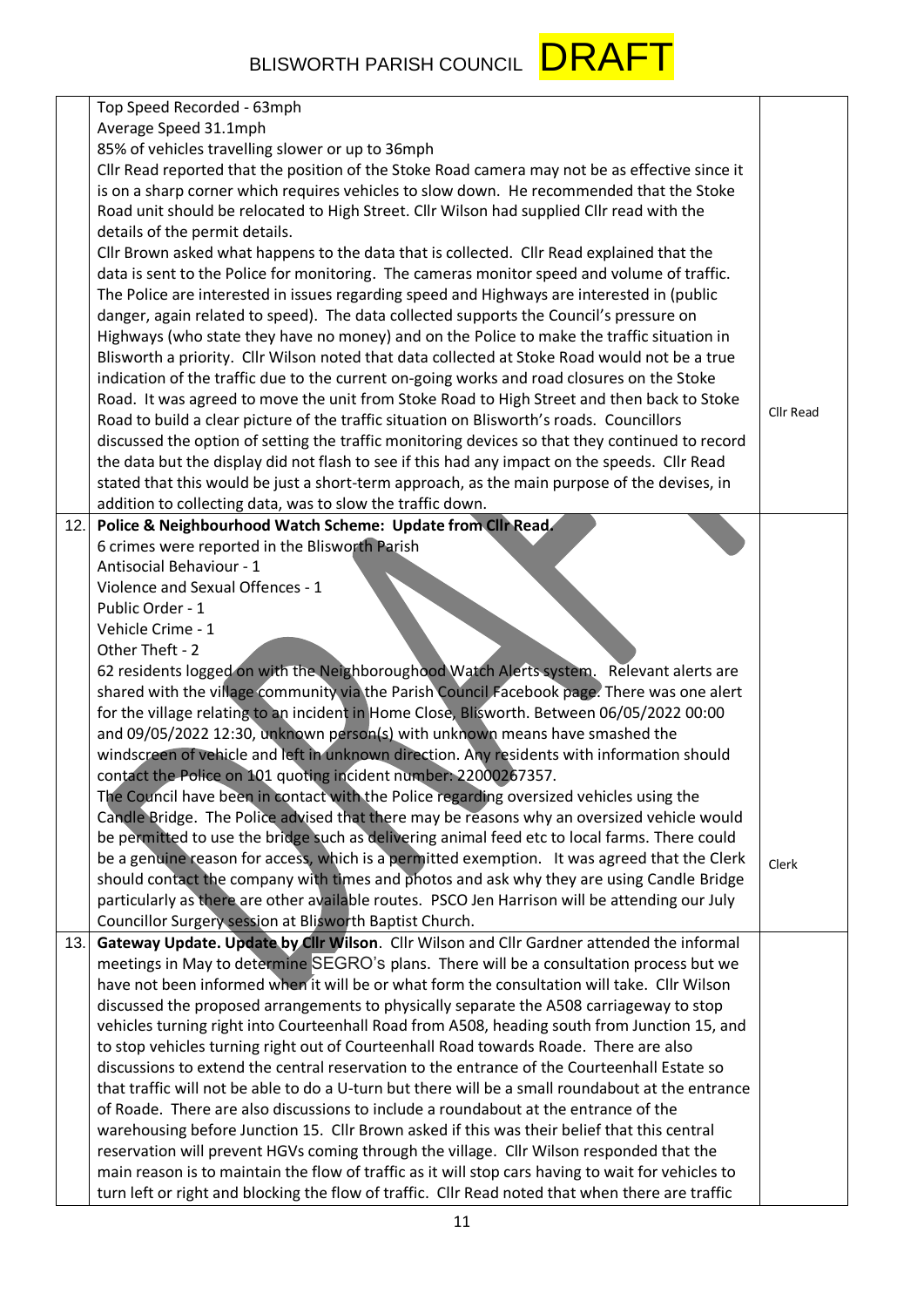## BLISWORTH PARISH COUNCIL **DRAFT**



|                                                                                       | issues with the M1, motorists will use the small roundabout to access the Courteenhall Road<br>or go through Roade and Knock Lane. The Chairman reported that the missing sign 'Not<br>suitable for HGVs' that was at the entrance to Courteenhall Road / A508 has been removed |                          |  |            |  |
|---------------------------------------------------------------------------------------|---------------------------------------------------------------------------------------------------------------------------------------------------------------------------------------------------------------------------------------------------------------------------------|--------------------------|--|------------|--|
|                                                                                       | and has not been replaced. Cllr Read noted that there would be an increase of traffic simply                                                                                                                                                                                    |                          |  |            |  |
|                                                                                       | from the workforce accessing the warehousing and these motorists would not be using the                                                                                                                                                                                         |                          |  |            |  |
|                                                                                       | M1/A5/A508 or the A43 simply to get to work. Cllr Wilson reported that the traffic modelling                                                                                                                                                                                    |                          |  |            |  |
|                                                                                       | provided by SEGRO indicated that there would be no further traffic issues but SEGRO had not                                                                                                                                                                                     |                          |  |            |  |
|                                                                                       | presented any data to confirm their assertions. He reported that he had passed on Cllr Read's                                                                                                                                                                                   |                          |  |            |  |
|                                                                                       | responses (previously noted in the 09.05.2022 Minutes, Point 19) to the SEGRO team. Cllr<br>Wilson noted that the Council need to prepare and participate in the consultation period. Cllr                                                                                      |                          |  |            |  |
|                                                                                       | Read discussed the option of sharing data with surrounding Parish Councils who will also be                                                                                                                                                                                     |                          |  |            |  |
|                                                                                       | affected by the traffic implications of the new forthcoming proposal to allow commercial units                                                                                                                                                                                  |                          |  |            |  |
|                                                                                       | to begin trading ahead of the completion of the rail/freight interchange thereby increasing                                                                                                                                                                                     |                          |  | Clerk      |  |
|                                                                                       | the volume of traffic on local roads. Agreed that the Clerk would contact surrounding Parish                                                                                                                                                                                    |                          |  |            |  |
|                                                                                       | Councils to begin a discussion about the opportunity to share data and combine information                                                                                                                                                                                      |                          |  |            |  |
|                                                                                       | on Parish priorities regarding development planning.                                                                                                                                                                                                                            |                          |  |            |  |
| 14.                                                                                   | Election of Vice-Chairman. Appointed Cllr Read.                                                                                                                                                                                                                                 |                          |  |            |  |
| 15.                                                                                   | Appoint/reappoint Internal Control Councillor. Deferred                                                                                                                                                                                                                         |                          |  |            |  |
| 16.                                                                                   | <b>Appoint/reappoint Financial Control Councillor. Deferred</b>                                                                                                                                                                                                                 |                          |  |            |  |
| 17.                                                                                   | Resolve to appoint / reappoint the members of the Human Resources Committee.                                                                                                                                                                                                    |                          |  | Clerk      |  |
|                                                                                       | Resolved to approve Human Resources Committee Terms of Reference (Membership as three                                                                                                                                                                                           |                          |  |            |  |
|                                                                                       | councillors). Resolved to reappoint Clif Wilson and Clir Gardner and appoint Clir Brown to the                                                                                                                                                                                  |                          |  |            |  |
|                                                                                       | Human Resources Committee.                                                                                                                                                                                                                                                      |                          |  |            |  |
| 18.1                                                                                  | Finance & Administration                                                                                                                                                                                                                                                        |                          |  |            |  |
|                                                                                       | <b>Banking Issues:</b>                                                                                                                                                                                                                                                          |                          |  |            |  |
|                                                                                       | Discuss option to set up a credit card for the Council in the light of growing number<br>a.                                                                                                                                                                                     |                          |  |            |  |
|                                                                                       | of companies that will not accept cheques as payment. Clerk to investigate options.                                                                                                                                                                                             |                          |  | Clerk      |  |
|                                                                                       | Bank reconciliation to 23/05/2022. Chairman noted a conflict of interest in checking<br>b.<br>the Clerk's Bank Reconciliation. Cllr Field to check Bank Reconciliation                                                                                                          |                          |  | Cllr Field |  |
|                                                                                       |                                                                                                                                                                                                                                                                                 |                          |  |            |  |
|                                                                                       | <b>CURRENT ACCOUNT 23/05/2022</b><br>Nat west                                                                                                                                                                                                                                   |                          |  |            |  |
|                                                                                       | RESERVE ACCOUNT 23/05/2022<br><b>NatWest</b>                                                                                                                                                                                                                                    | £36,861.22<br>£37,533.01 |  |            |  |
|                                                                                       |                                                                                                                                                                                                                                                                                 |                          |  |            |  |
|                                                                                       | <b>Uncashed cheques:</b>                                                                                                                                                                                                                                                        |                          |  |            |  |
|                                                                                       |                                                                                                                                                                                                                                                                                 |                          |  |            |  |
|                                                                                       | 3051 Shire Lumsden                                                                                                                                                                                                                                                              | 130.00                   |  |            |  |
|                                                                                       | 3052 Alan North                                                                                                                                                                                                                                                                 | 62.00                    |  |            |  |
|                                                                                       | <b>Total Uncashed cheques</b>                                                                                                                                                                                                                                                   | 192.00                   |  |            |  |
|                                                                                       |                                                                                                                                                                                                                                                                                 |                          |  |            |  |
|                                                                                       | Receipts NOT shown on bank statements at 23/05/2022                                                                                                                                                                                                                             |                          |  |            |  |
|                                                                                       | Ref: Parish Field Rent 2022-2023                                                                                                                                                                                                                                                | 300.00                   |  |            |  |
|                                                                                       | Ref 44: Allotment Fee 2022-2023                                                                                                                                                                                                                                                 | 5.00                     |  |            |  |
|                                                                                       | Ref 23: Allotment Fee 2022-2023                                                                                                                                                                                                                                                 | 5.00                     |  |            |  |
|                                                                                       | Ref 1: Allotment Fee 2022-2023                                                                                                                                                                                                                                                  | 5.00                     |  |            |  |
|                                                                                       |                                                                                                                                                                                                                                                                                 | £315.00                  |  |            |  |
|                                                                                       |                                                                                                                                                                                                                                                                                 |                          |  |            |  |
|                                                                                       |                                                                                                                                                                                                                                                                                 |                          |  |            |  |
|                                                                                       | Closing Balance As At 23/05/2022                                                                                                                                                                                                                                                | £74,517.23               |  |            |  |
|                                                                                       |                                                                                                                                                                                                                                                                                 |                          |  |            |  |
|                                                                                       | To note receipts and approve the following payments and any others that arrive<br>c.<br>after publication of the agenda: Clerk noted typing error on Agenda for amount for                                                                                                      |                          |  |            |  |
|                                                                                       |                                                                                                                                                                                                                                                                                 |                          |  | Clerk      |  |
| BHIB Insurance and also total amounts (see correction below). Clerk to check position |                                                                                                                                                                                                                                                                                 |                          |  |            |  |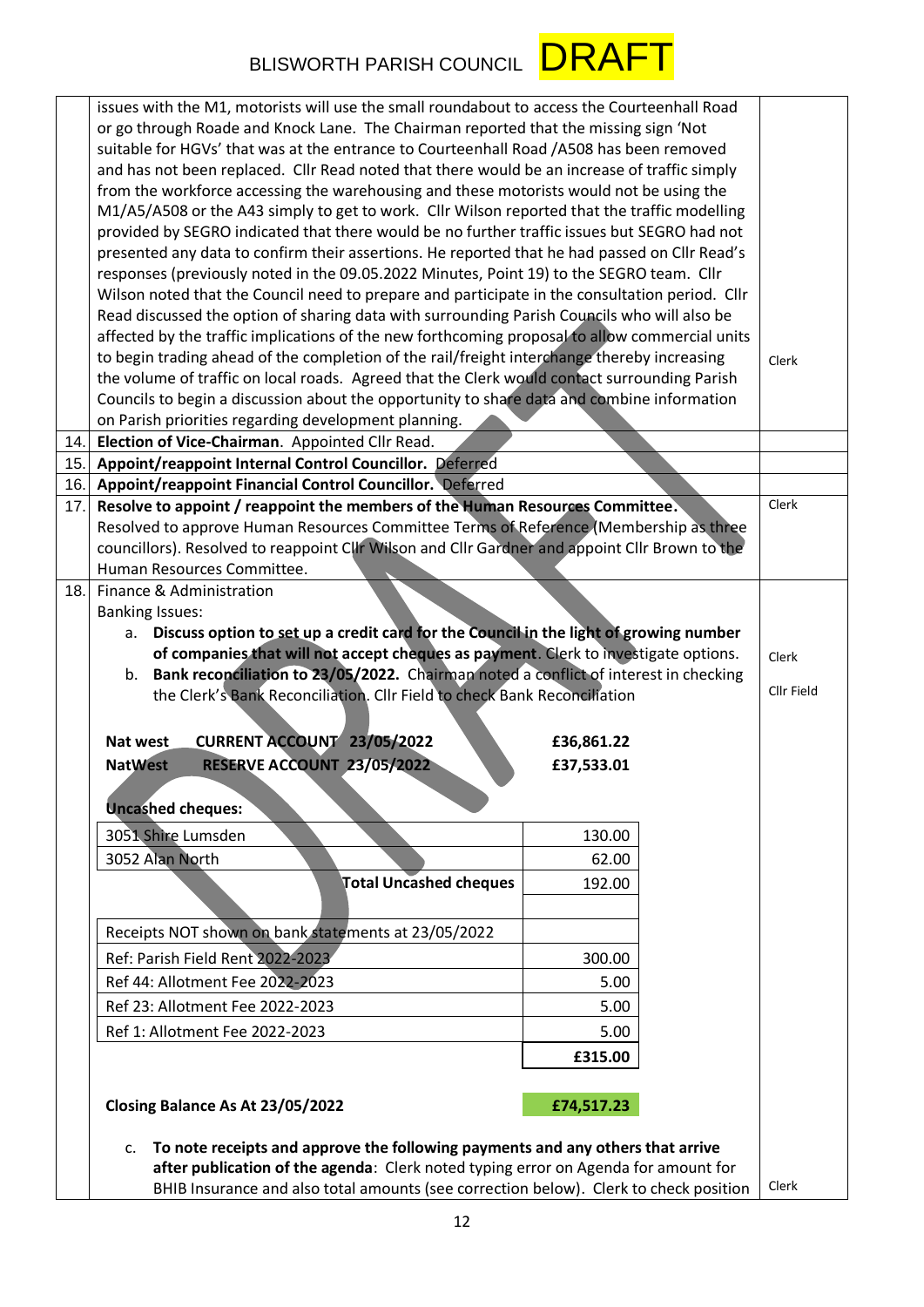

regarding reading water sub-meters. Cllr Field to check with contractor to check the physical position of the sub-meters.

Cllr Field

| <b>RECEIPTS</b> |                |                                          |                   |  |  |  |
|-----------------|----------------|------------------------------------------|-------------------|--|--|--|
| Date            | Payee          | <b>Detail</b>                            | Amount            |  |  |  |
| 29/04/2022      | <b>NatWest</b> | Interest                                 | $£1.92*$          |  |  |  |
| 13/05/2022      | NatWest        | Bank Transfer from Current Account to BR | £10,000.00        |  |  |  |
|                 | Current        | Account                                  |                   |  |  |  |
|                 | Account        |                                          |                   |  |  |  |
|                 |                |                                          | *BR Account       |  |  |  |
| 28/04/2022      | <b>WNC</b>     | <b>DDC</b>                               | £21,700.00**      |  |  |  |
| 05/05/2022      | Various        | Allotment Rents 2022 - 2023              | £170.00**         |  |  |  |
|                 |                |                                          | **Current Account |  |  |  |
|                 |                |                                          |                   |  |  |  |

|                     | <b>PAYMENTS</b>                              |                                                                                                                                                              |        |                                                                 |            |                                                 |
|---------------------|----------------------------------------------|--------------------------------------------------------------------------------------------------------------------------------------------------------------|--------|-----------------------------------------------------------------|------------|-------------------------------------------------|
| Invoice             | <b>PAYEE</b>                                 | <b>PURPOSE</b>                                                                                                                                               | CHQ/DD | <b>Total</b><br><b>Amount</b><br><b>Including</b><br><b>VAT</b> | <b>VAT</b> | <b>Amount</b><br><b>Excluding</b><br><b>VAT</b> |
| April 2022          | <b>SSE</b>                                   | <b>Electricity Supply</b><br>02.04.2022 - 03.05.2022                                                                                                         | DD     | 109.48                                                          | 5.21       | 104.27                                          |
| LCO02176-<br>654775 | <b>BHIB Ltd</b>                              | Annual Insurance cover 01<br>June 2022-31 May 2023                                                                                                           | Chq    | 1,008.15                                                        | 0.00       | 1,008.15                                        |
|                     | A Billing - Salary                           | Clerk's Salary May 2022                                                                                                                                      | Chq    | 733.50                                                          | 0.00       | 733.50                                          |
|                     | V Bartley Bartley's<br>Landscaping &         | Inv: 1a Repairs to Closed<br>Cemetery wall as per PO<br>£520.00 Inv:2a Cost of extra<br>repairs to Closed Cemetery                                           |        |                                                                 |            |                                                 |
| 1a & 2a             | Maintenance                                  | wall £100.00                                                                                                                                                 | Chq    | 620.00                                                          | 0.00       | 620.00                                          |
| 4087                | N&P Garden<br>Services                       | <b>Grass Cut inclu Eastfield</b><br>Park w/c 09/05/22 £615.00<br>& w/c 23/05/22 £615.00<br>Plus £5.00 cheque fee                                             | chq    | 1,482.00                                                        | 247.00     | 1,235.00                                        |
|                     | A Billing - Expenses                         | Clerk's Expenses May 2022<br>$(10.05.2022 - 25.05.2022)$                                                                                                     | chq    | 40.46                                                           | 0.00       | 40.46                                           |
| 8990917             | Viking Payments*                             | Jubilee Fete: soap,<br>disposable gloves, first aid<br>supplies, rubbish bags                                                                                | chq    | 42.65                                                           | 7.11       | 35.54                                           |
| GB220523-           |                                              | Reimburse Payment: Jubilee<br><b>Printing Cartridge People</b><br>Canon PG-540XL CL-541XL<br><b>Original High Capacity Black</b><br>& Colour Ink Cartridge 2 |        |                                                                 |            |                                                 |
| LA4833989           | A Billing*                                   | Pack                                                                                                                                                         | chq    | £41.99                                                          | 0.00       | 41.99                                           |
| 7053                | Barbara Osborne<br><b>Business Services*</b> | Payroll Services Apr 2022 -<br><b>Jun 2022</b>                                                                                                               | chq    | 67.50                                                           | 0.00       | 67.50                                           |
| 00022167            | Shire Lumsden Ltd*                           | 200 Litter Certificates                                                                                                                                      | chq    | 36.00                                                           | 6.00       | 30.00                                           |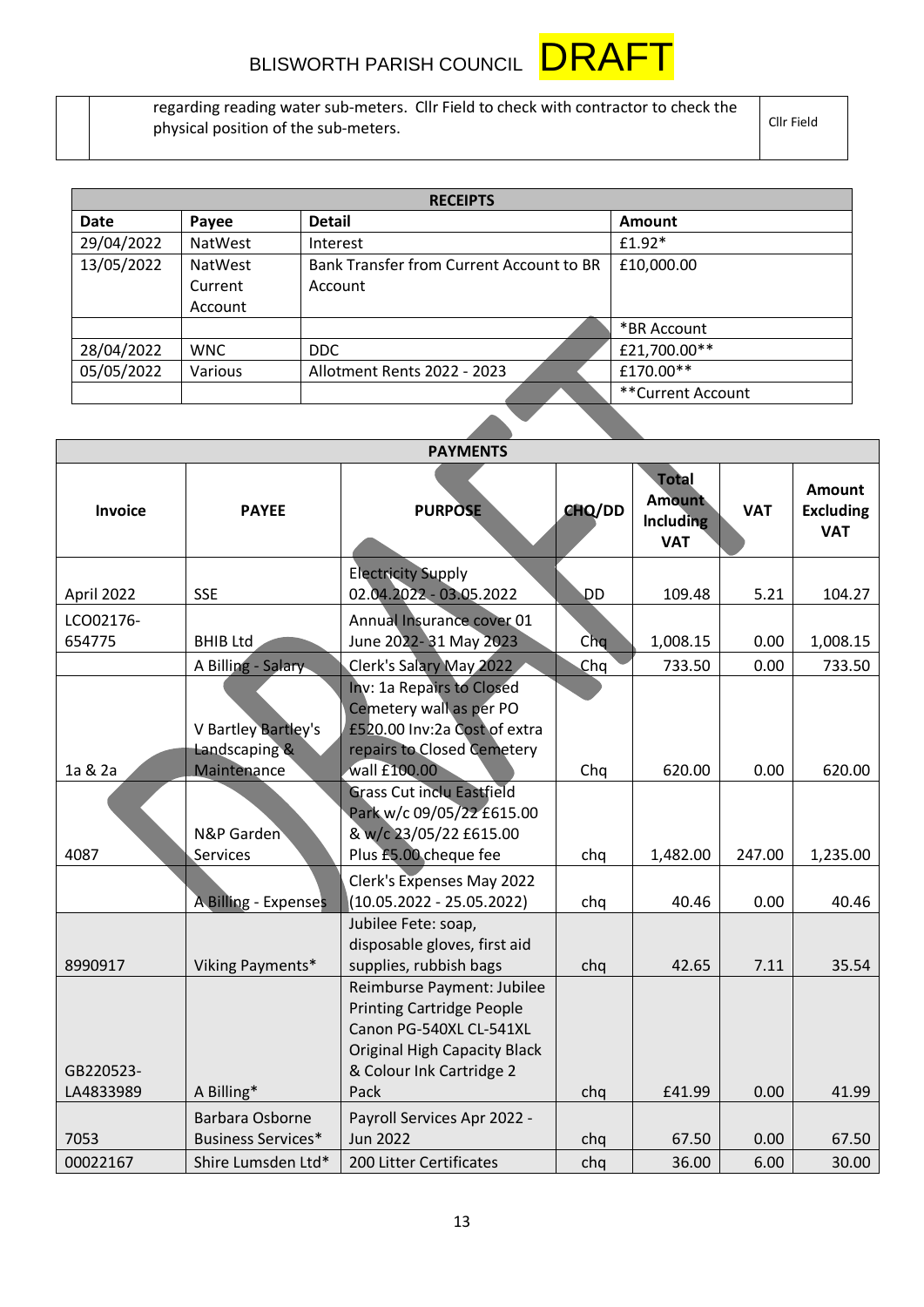

## BLISWORTH PARISH COUNCIL **DRAFT**

|               |                    | Hire of Hall Jan, Feb & Mar  |           |           |         |           |
|---------------|--------------------|------------------------------|-----------|-----------|---------|-----------|
| 26.03.2022    | BVH&PFA*           | 2022 & Wi-Fi                 | cha       | 55.00     | 0.00    | 55.00     |
|               |                    | Reimburse Payment: Land      |           |           |         |           |
|               |                    | Registry search for Title    |           |           |         |           |
| Ref:          |                    | Register and Title Plan for  |           |           |         |           |
| 1000000360591 | A Billing*         | Allotments                   | chq       | 6.00      | 0.00    | 6.00      |
|               | <b>Bouncy Macs</b> |                              |           |           |         |           |
| 10244         | Ashley James*      | Chairs x 40 Jubilee Fete     | cha       | 80.00     | 0.00    | 80.00     |
|               |                    | R&A Leaflets May 2022        |           |           |         |           |
| 00022168      | Shire Lumsden Ltd* | 1000 Fete & Jubilee Leaflets | chq       | 270.00    | 0.00    | 270.00    |
|               | Waves*             | <b>Water Supply</b>          | <b>DD</b> | 88.00     | 0.00    | 88.00     |
| 02/06/2022    |                    |                              |           |           |         |           |
| 203031276801  | IONOS*             | <b>Website Fee</b>           | <b>DD</b> | 10.80     | 1.80    | 9.00      |
|               |                    | Copies of Title Register     |           |           |         |           |
|               |                    | NN85599 Title Map and        |           |           |         |           |
|               | Land Registry*     | boundary @ £7.00 each        | chq       | 14.00     | 0.00    | 14.00     |
|               |                    |                              |           | £4,705.53 | £267.12 | £4,438.41 |

**\*Where Invoice/Receipt received after agenda was published**

| 19.  | Discuss approach to the Litter Group funds.                                                   | Clerk        |
|------|-----------------------------------------------------------------------------------------------|--------------|
|      | Deferred until clerk has spoken to Internal Auditor at NCALC.                                 |              |
|      |                                                                                               |              |
| 20.  | Resolve to discuss and approve the purchase of accessories for the badge making machine       |              |
|      | (Mylar and components for 200 pin badges. £16.38 per 100 x 2, Total Price of £32.76 plus P&P) |              |
|      | for the Litter Group. Approved.                                                               |              |
|      | Resolve to approve the purchase of 3 x £15 (£45) book tokens as prizes for the Litter         |              |
|      | competition at the school.                                                                    | Clerk        |
|      | Approved.                                                                                     |              |
| 21.1 | Resolve to consider and approve annual subscription to CPRE (Campaign to Protect Rural        | Clerk        |
|      | England) £36.00. Approved. Cllr Read noted that CPRE actively campaign to protect rural       |              |
|      | communities and act in our interest and this information is circulated.                       |              |
| 22.1 | To approve and readopt/adopt the following policies for Financial Year 2022 - 2023:           | <b>Clerk</b> |
|      |                                                                                               |              |
|      | a) Financial Management & Risk Assessment Policy - 7 June 2021                                |              |
|      | b) Performance Management & Appraisal Plan - Policy - 7 June 2021                             |              |
|      |                                                                                               |              |
|      | Terms of Reference for Events Working Group - January 2022<br>C)                              |              |
|      | Allotment Risk Assessment - January 2022<br>d)                                                |              |
|      | <b>Closed Cemetery Risk Assessment - January 2022</b><br>e)                                   |              |
|      |                                                                                               |              |
|      | Internal Control Policy - March 2022<br>f)                                                    |              |
|      | Polices need to be readopted within the financial year 2022 - 2023. All readopted.            |              |
|      |                                                                                               |              |

| 23.1 | Planning & Development.  |                                |                                         |  |  |  |  |
|------|--------------------------|--------------------------------|-----------------------------------------|--|--|--|--|
|      | <b>Application &amp;</b> | Location                       | <b>Description</b>                      |  |  |  |  |
|      | <b>Date Comments Due</b> |                                |                                         |  |  |  |  |
|      | WNS/2022/0871/LDE        | Abc Leisure Group Ltd          | Certificate of Lawfulness for proposed  |  |  |  |  |
|      |                          | <b>Chandlery Gayton Marina</b> | development for storage container sited |  |  |  |  |
|      |                          | <b>Facilities Building</b>     | in grounds.                             |  |  |  |  |
|      | Comments by 09/06/2022   | Blisworth Arm                  |                                         |  |  |  |  |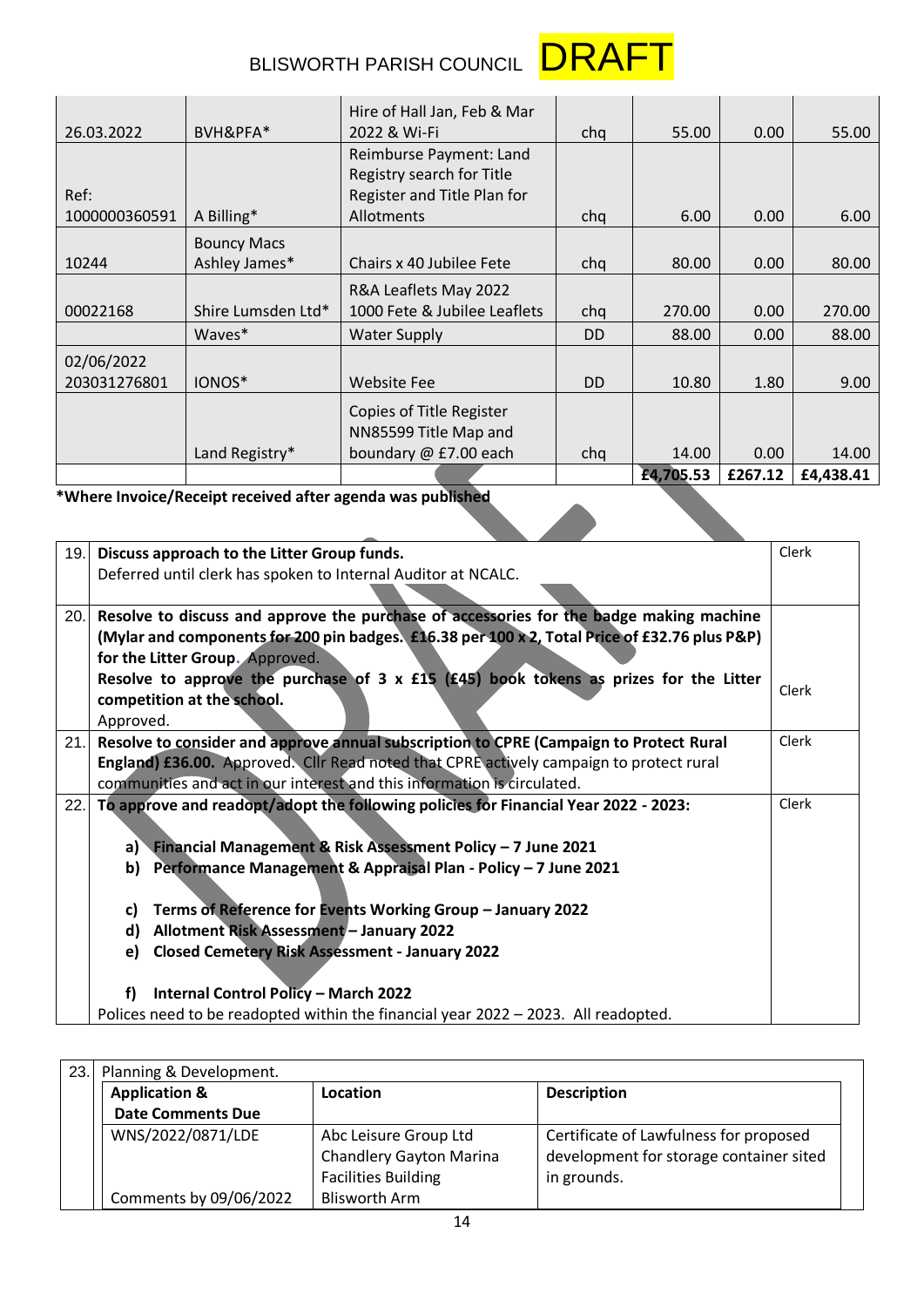| BLISWORTH PARISH COUNCIL <b>DRAF</b> |  |
|--------------------------------------|--|
|                                      |  |



|                           | <b>Blisworth NN7 3ER</b>  |                                             |
|---------------------------|---------------------------|---------------------------------------------|
| <b>No comments</b>        |                           |                                             |
| WNS/2022/0992/DCOR        | NGRFI Land west of M1-J15 | Requirement 8 (2), Site Notices and         |
| For information only      |                           | Advertisements - Works no 4 (1)(m) and      |
|                           |                           | 5 (see 'Further Works' (2) (k)) Part of     |
|                           |                           | Requirement 3 (1) (i) [Approval of details  |
|                           |                           | pursuant to Schedule 2 Requirement of       |
|                           |                           | The Northampton Gateway Rail Freight        |
|                           |                           | Interchange Order 2019].                    |
| WNS/2022/0999/FUL         | 39 Buttmead, Blisworth,   | Proposed single storey rear extension.      |
|                           | Northamptonshire, NN7 3DQ |                                             |
| Comments by               |                           |                                             |
| 14 June 2022              |                           |                                             |
| <b>No comments</b>        |                           |                                             |
| Received after the agenda | NGRFI Land west of M1-J15 | <b>Requirement 12 Construction</b>          |
| was posted                |                           | Environmental Management Plan for           |
| WNS/2022/1019/DCOR        |                           | Works No 2 (Rail Terminal) DCO              |
|                           |                           | Requirement 3 (1) (b) - rail infrastructure |
| FOR INFORMATION ONLY      |                           | and rail terminal [Approval of details      |
|                           |                           | pursuant to Schedule 2 Requirement of       |
|                           |                           | The Northampton Gateway Rail Freight        |
|                           |                           | Interchange Order 2019].                    |

information only and no decision is required for which there'd be 3 days' notice.

| 24. | <b>Village Maintenance &amp; Open Spaces:</b>                                                                   |                |
|-----|-----------------------------------------------------------------------------------------------------------------|----------------|
|     | a. Play area:                                                                                                   |                |
|     | i. Monthly safety inspection report: Update from Cllr Wilson. No physical issues noted.                         |                |
|     | ii. Signage for Eastfield Play Area - Update from Clerk. Signage in process of being                            |                |
|     | made.                                                                                                           |                |
|     | iii. Resolve to agree the proposed plan for new play equipment at Eastfield Play Area in                        |                |
|     | Blisworth: Update from Cllr Wilson. Cllr Wilson reviewed the plan (circulated ahead of                          |                |
|     | the meeting. Agreed. Clerk to inform Wicksteed.                                                                 | Clerk          |
|     | iv. Resolve to agree Play Area annual inspection costs and supplier and who will                                |                |
|     | accompany visit. Resolved to proceed with Wicksteed accompanied annual inspection                               | Clerk          |
|     | as this will allow councillors to have a better understanding of the final report in                            |                |
|     | addition to witnessing the actual inspection.                                                                   |                |
|     | b. Defibrillator: Confirmation of satisfactory checks and any issues. Update from Cllr Read.                    |                |
|     | No issues noted.                                                                                                |                |
|     | c. Allotments & Closed cemetery: Update from the Chairman. All allotment holders issued                         |                |
|     | with copy of the Allotment Risk Assessment. The work on the Closed Cemetery wall had                            | Chairma        |
|     | been completed. Chairman to continue to monitor and deal with ivy growth.                                       | n              |
|     |                                                                                                                 |                |
| 25. | Councillor Surgery – Resolve to agree on a representative from the Council for 14 <sup>th</sup> June 2022. Cllr | Cllr           |
|     | Brown and Cllr Hawkins agreed to attend.                                                                        | <b>Brown</b>   |
|     |                                                                                                                 | Cllr           |
|     |                                                                                                                 | <b>Hawkins</b> |
| 26. | Discuss training and resolve to approve attendees for NCALC course: Land and Property                           | Clerk          |
|     | Registration. Clerk and Cllr Read to attend.                                                                    | Cllr Read      |